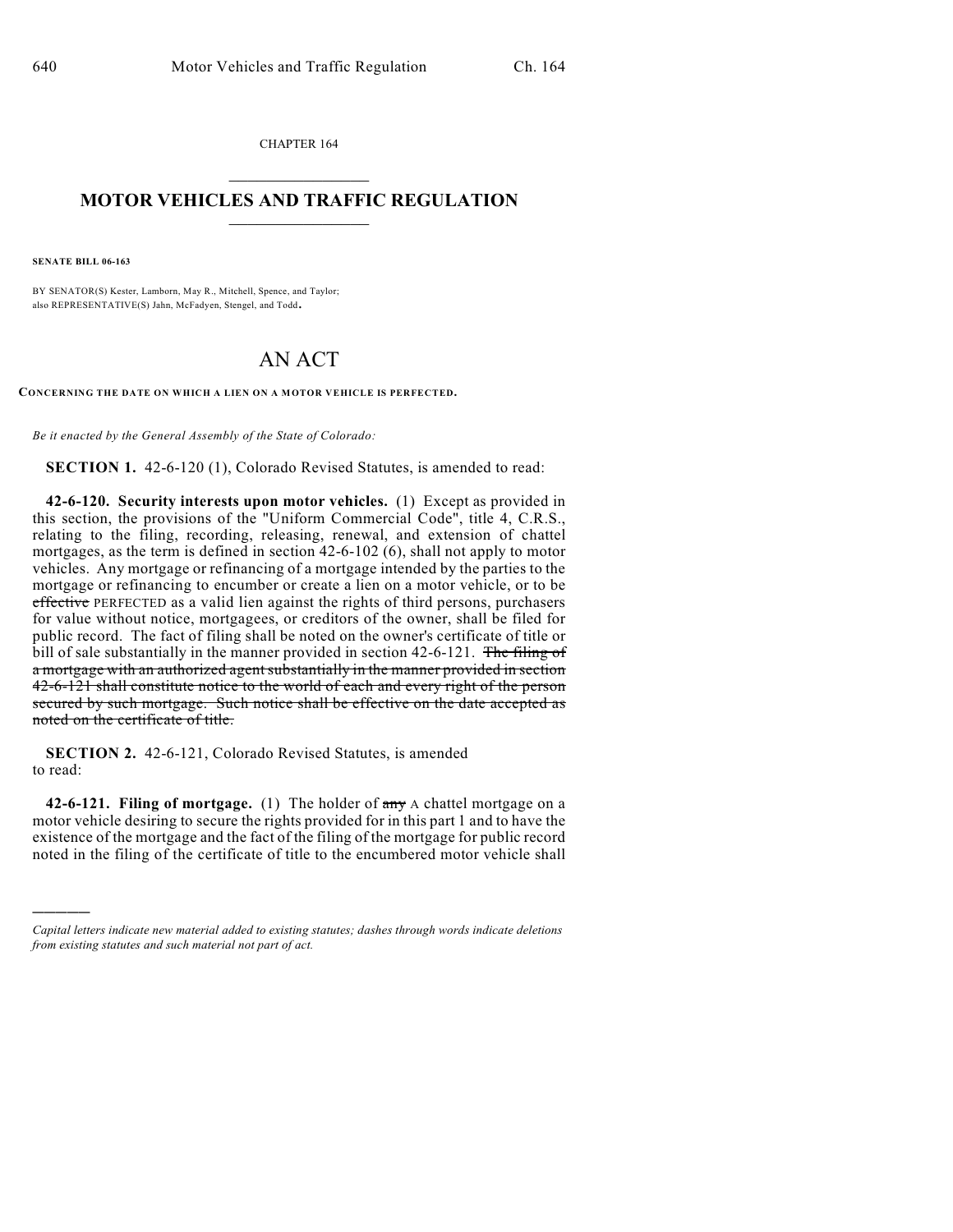present the signed original or signed duplicate original of said THE mortgage or copy thereof certified by the holder of the mortgage or the holder's agent to be a true copy of the signed original mortgage and the certificate of title or application for certificate of title to the motor vehicle encumbered to the authorized agent of the director in the county or city and county in which the mortgagor of such motor vehicle resides or where the property is located. The filings may be either with paper documents or electronically. Said THE mortgage or refinancing of a LOAN SECURED BY A mortgage shall state the name and address of the debtor; the name AND ADDRESS of the secured party MORTGAGEE or name of the secured party's MORTGAGEE'S assignee; a complete description of the vehicle, including THE MAKE, MODEL, vehicle identification number, and color OF THE MORTGAGED VEHICLE; and the DATE AND amount of the LOAN SECURED BY THE mortgage.

(2) Upon the receipt of said THE electronic,  $\sigma$  original, or duplicate mortgage or certified copy thereof and certificate of title or application for certificate of title, the authorized agent, if satisfied that the vehicle described in the mortgage is the same as that described in the certificate of title or filed title, shall file within the director's authorized agent's motor vehicle database notice of such mortgage or lien in which shall appear the day and hour on which said THE mortgage was received for filing, the name and address of the mortgagee named and the name and address of the holder of such mortgage, if such person is other than the mortgagee named, the amount secured by the vehicle, the date of the mortgage, the day and year on which said THE mortgage was filed for public record, and such other information regarding the filing of the mortgage in the office of the director's authorized agent as may be required by the director by rule. The director's authorized agent shall electronically transmit, when the director's authorized agent uses an electronic filing system, the certificate oftitle, application for certificate of title, and mortgage information to the database of the director for maintenance of a central registry of motor vehicle title information pursuant to section 42-6-147.

(3) A mortgage is deemed to be a signed original or a signed duplicate  $\sigma$ riginal if the signature appearing on a certificate of title or application for certificate of title was affixed personally by the mortgagor or the mortgagor's attorney-in-fact, in ink, in carbon, or by any other means.

(4) For purposes of liens created pursuant to section 14-10-122 (1.5), C.R.S., the lien shall contain the information set forth in this section as well as any such additional information required in section 14-10-122 (1.5) (f), C.R.S.

(5) THE LIEN OR MORTGAGE SHALL BE PERFECTED PURSUANT TO SECTION 42-6-120 ON THE DATE ALL DOCUMENTS REQUIRED BY SUBSECTION (1) OF THIS SECTION, INCLUDING, WITHOUT LIMITATION, THE SIGNED ORIGINAL OR SIGNED DUPLICATE OF THE MORTGAGE OR A COPY CONTAINING THE INFORMATION REQUIRED BY SUBSECTION (1) OF THIS SECTION, ARE RECEIVED BY THE AUTHORIZED AGENT AND PAYMENT IS TENDERED ON THE FEE IMPOSED BY SECTION 42-6-137 (2).

**SECTION 3. Effective date - applicability.** This act shall take effect July 1, 2006, and shall apply to mortgages or liens filed with an authorized agent on or after said date.